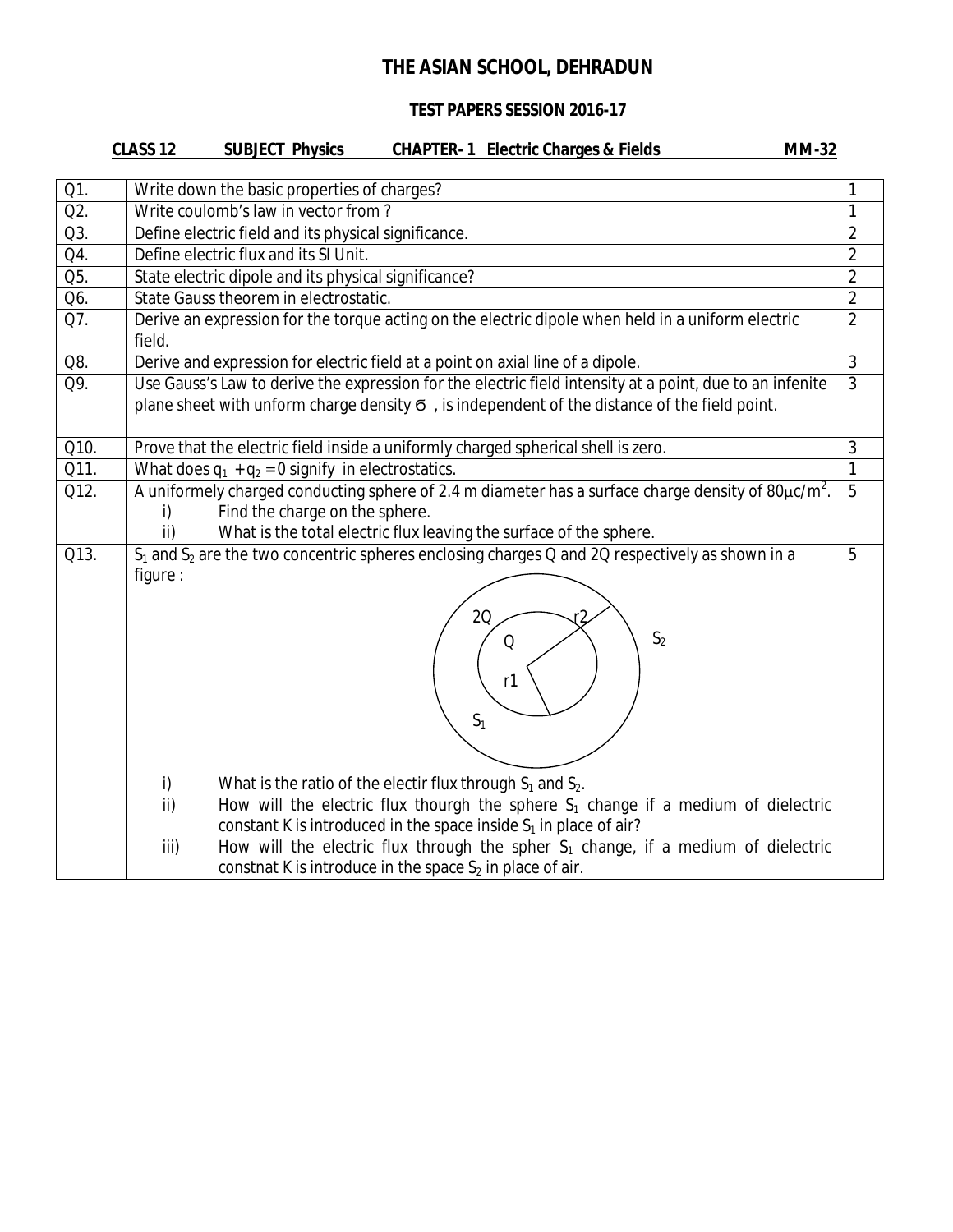|        | <b>CHAPTER- 2 Electrostatic Potential and Capacitance</b><br>CLASS <sub>12</sub><br><b>SUBJECT Physics</b><br><b>MM-30</b>                                                                                                                              |                |
|--------|---------------------------------------------------------------------------------------------------------------------------------------------------------------------------------------------------------------------------------------------------------|----------------|
|        |                                                                                                                                                                                                                                                         |                |
| $Q1$ . | The electric potential is constant in a given region. What can you say about the electric field these?                                                                                                                                                  | 1              |
| Q2.    | What is the dielectric constant of a metal?                                                                                                                                                                                                             | $\mathbf{1}$   |
| Q3.    | In which orientation a dipole placed in a uniform electric field is in i) Stable ii) Unstable equilibrium?                                                                                                                                              | $\overline{2}$ |
| Q4.    | What is the equivalent capacitance C of the capacitors, connected as shown in figure?                                                                                                                                                                   | $\overline{2}$ |
|        | $C_1$<br>C <sub>2</sub>                                                                                                                                                                                                                                 |                |
| Q5.    | Derive an expression for the capacitance of a parallel plate capacitor.                                                                                                                                                                                 | $\overline{3}$ |
| Q6.    | Define: 'dielectric constant' of a medium. Briefly explain why the capacitance of a parallel plate                                                                                                                                                      | $\overline{3}$ |
|        | capacitor increased on introducing a dielectric medium between the plates.                                                                                                                                                                              |                |
| Q7.    | Sketch equipotential surfaces for:                                                                                                                                                                                                                      | $\overline{3}$ |
|        | A uniform electric field.<br>i)                                                                                                                                                                                                                         |                |
|        | A negative point charge.<br>ii)                                                                                                                                                                                                                         |                |
|        | Two equal and opposite charges separated by a small distance.<br>iii)                                                                                                                                                                                   |                |
| Q8.    | Using Gauss's Law show that electric field inside a conductor is zero.                                                                                                                                                                                  | $\overline{c}$ |
| Q9.    | $\overline{3}$<br>Derive an expression for the electric field at the surface of a charge condutor.                                                                                                                                                      |                |
| Q10.   | $\overline{5}$<br>Deduce an expression for the total energy stored in a parallel plate capacitor and related it to the<br>electric field.                                                                                                               |                |
| Q11.   | Find the ratio of the poential differnces that must be applied across the parallel and the series<br>conbination of two capacitors $C_1$ and $C_2$ with their capacitances in the ratio 1:3 so that the energy<br>stored in two cases becomes the same. | $\overline{5}$ |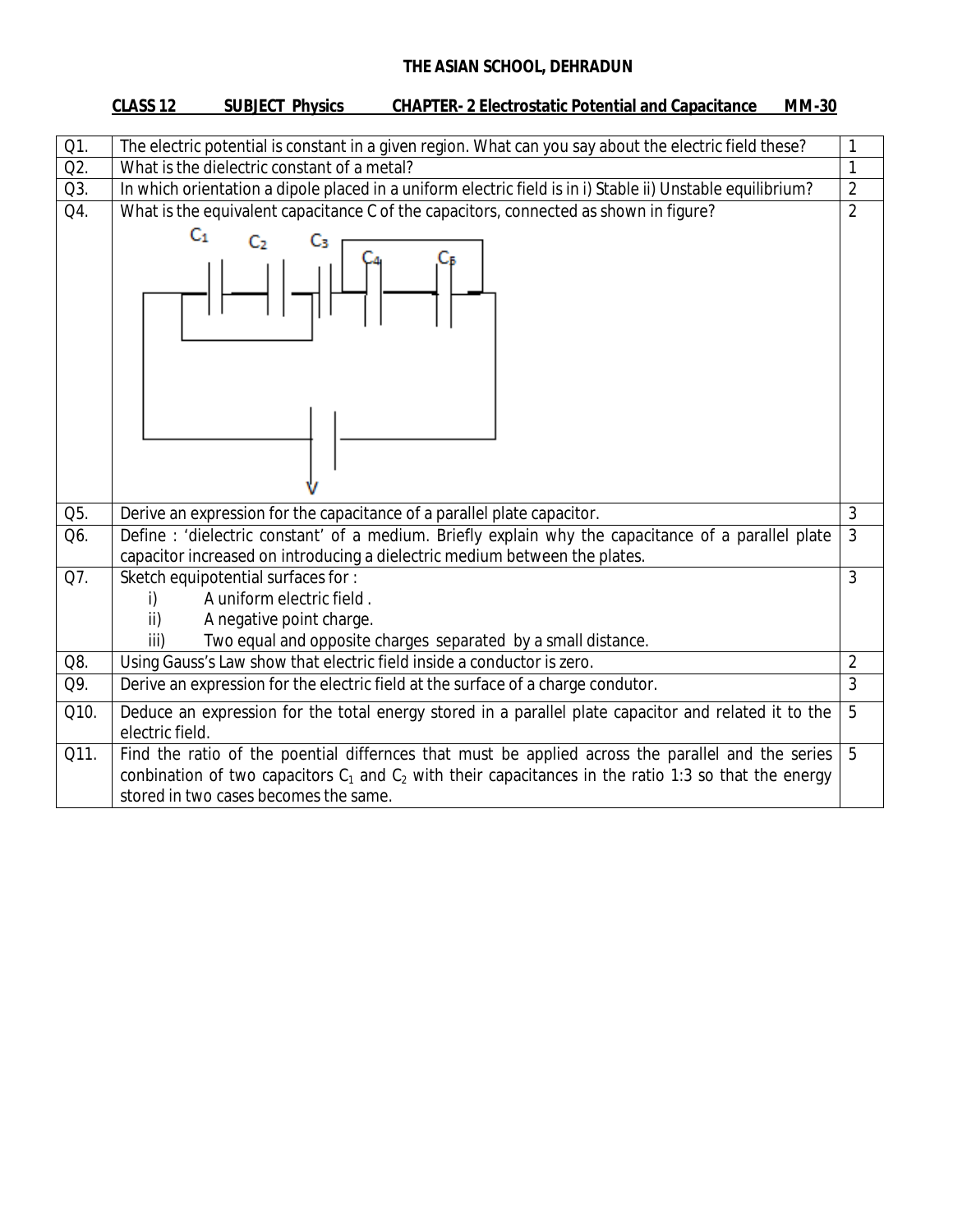|      | CLASS <sub>12</sub><br><b>SUBJECT Physics</b><br><b>CHAPTER- 3 Current Electricity</b><br><b>MM-30</b>                                                                                                          |                |
|------|-----------------------------------------------------------------------------------------------------------------------------------------------------------------------------------------------------------------|----------------|
|      |                                                                                                                                                                                                                 |                |
| Q1.  | Define electrical conductivity of a material. And give its SI unit.                                                                                                                                             |                |
| Q2.  | Show on a graph, the variation of a resistivity with temperature for a typical semiconductor Si.<br>1                                                                                                           |                |
| Q3.  | Define the term of mobility of charge carriers in a conductor. Write its SI unit.                                                                                                                               | 1              |
| Q4.  | Explain the 'drift velocity' of electrons in a conductor. Hence obtain the expression for the current<br>through a conductor in terms of drift velocity.                                                        | $\overline{2}$ |
| Q5.  | Define resistivity of a conductor. Plot a graph showing the variation of resistivity with temperature for                                                                                                       | $\overline{2}$ |
|      | a metallic conductor. How does one explain such a behaviour, using the mathematical expression for<br>the resistivity.                                                                                          |                |
| Q6.  | Distinguish between emf $(\varepsilon)$ and terminal voltage (V) of a cell having internal resistance 'r'. Draw a                                                                                               | $\overline{2}$ |
|      | plot showing the variation of terminal voltage (V) vs. the current (I) drawn from the cell. Using this<br>plot, how does one determine the emf and the internal resistance of the cell?                         |                |
| Q7.  | State the two Kirchhoff's rules used in electric network. How are these rules justified?                                                                                                                        | $\overline{2}$ |
| Q8.  | State the working principles of a potentiometer. Explain with the help of a circuit diagram, how the                                                                                                            | $\overline{3}$ |
|      | emfs of two primary cells are compared by using a potentiometer. How can the sensitivity of a                                                                                                                   |                |
|      | potentiometer be increase?                                                                                                                                                                                      |                |
| Q9.  | State with the help of suitable diagram the principle on which the working of a meter bridge is based.                                                                                                          | $\overline{3}$ |
|      | Under what condition is the error in determining the unknown resistance minimize.                                                                                                                               |                |
| Q10. | Deduce the condition for balance in a Wheatstone bridge. Using the principle of Wheatstone bridge,                                                                                                              | $\overline{3}$ |
|      | describe the method of determine the specific resistance of a wire in the laboratory. Draw the circuit                                                                                                          |                |
|      | diagram and write the formula used. Write any two precoutions you would observe hile performing<br>experiment.                                                                                                  |                |
| Q11. | The length of a potentionmeter wire is 600 cm and it carries a 40mA current. For a cell of emf 2 volt                                                                                                           | 5              |
|      | and internal resistance 10 ohm, the null point is found at 500 cm. If a voltmeter is corrected across                                                                                                           |                |
|      | the cell, the balancing length of a wire is decreased by 10 cm. find (i) the resistance of the whole wire                                                                                                       |                |
|      | (ii) reading of voltmeter, (iii) resistance of voltmeter.                                                                                                                                                       |                |
| Q12. | A uniform wire is cut into 10 segments increasing in length in equal steps, the resistance of the                                                                                                               | 5              |
|      | shortest segment is R and the resistances of the other segments increase in steps of 8 ohm. If the<br>resistance of the longest segments is 2R, find the value of R and hence find the resistance of a original |                |
|      | wire.                                                                                                                                                                                                           |                |
|      |                                                                                                                                                                                                                 |                |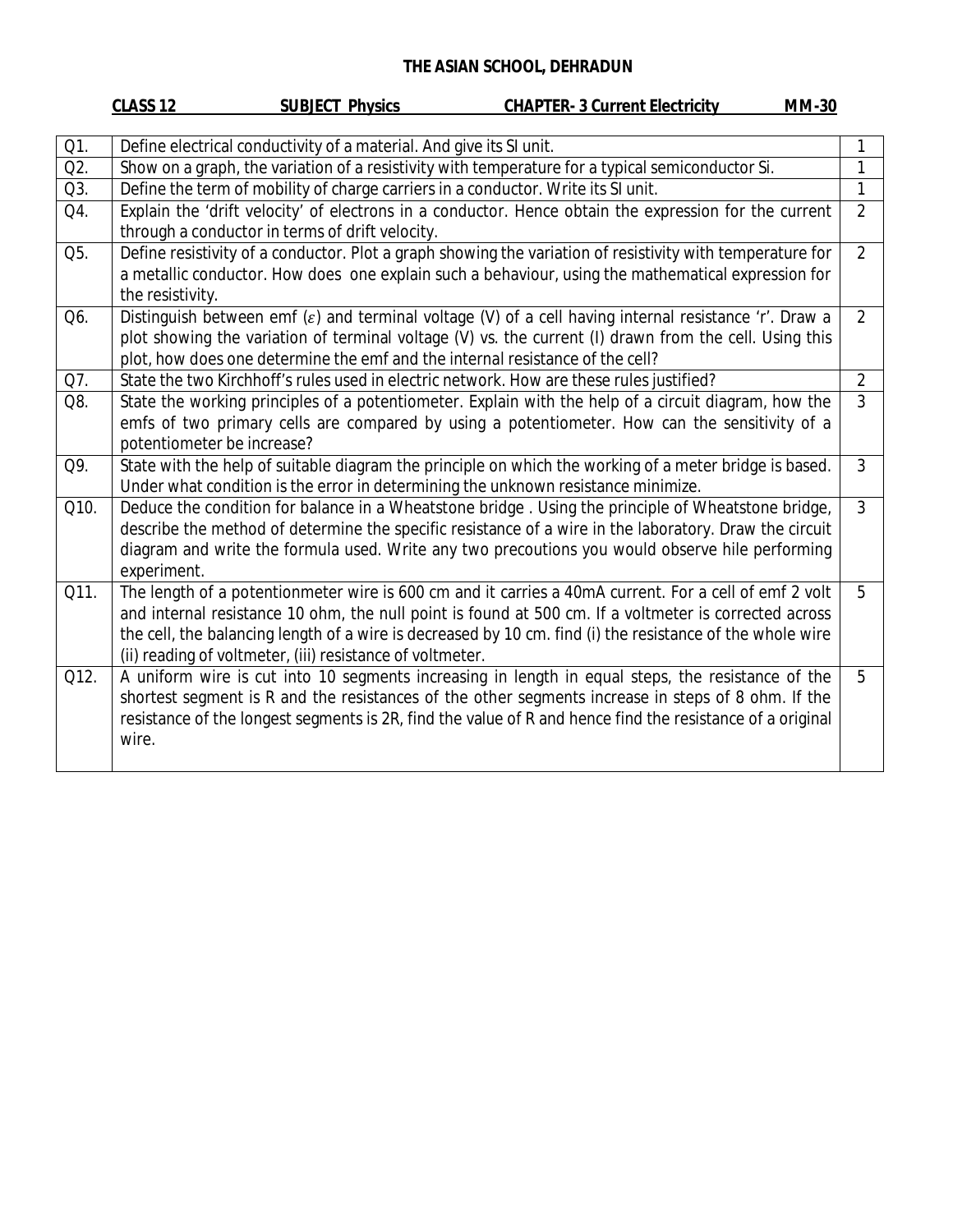|      | <b>CLASS 12</b><br><b>SUBJECT Physics</b><br><b>CHAPTER- 4 Magnetic Effect of Current</b><br><b>MM-30</b>       |                |
|------|-----------------------------------------------------------------------------------------------------------------|----------------|
| Q1.  | Write down the expression for the Lorentz force on a charged particle.                                          | $\mathbf{1}$   |
| Q2.  | Write down the unit and dimension of $\mu_{0}$ .                                                                | $\mathbf{1}$   |
| Q3.  | Write one of the two, an ammeter or a milliammeter, has a higher resistance and why?                            | $\mathbf{1}$   |
| Q4.  | State Biot- Savart law and draw variation of magnetic field with distance from long wire carrying               | $\overline{2}$ |
|      | current I.                                                                                                      |                |
| Q5.  | Find expression of force per unit length acting between parallel current carrying wires at a distance 'd'       | $\overline{2}$ |
|      | from each other.                                                                                                |                |
| Q6.  | Obtain an expression for torque acting on a rectangular current loop, when placed at an angle ' $\theta$ ' with | $\overline{2}$ |
|      | the direction of the magnetic field.                                                                            |                |
| Q7.  | Define current sensitivity and voltage sensitivity of a galvanometer.                                           | $\overline{2}$ |
| Q8.  | Define Ampere's circuital law? Find magnetic field due to long current carrying wire using Ampere's             | $\mathfrak{Z}$ |
|      | circuital law.                                                                                                  |                |
| Q9.  | Find magnetic field due to solenoid inside it?                                                                  | 3              |
| Q10  | Find magnetic field at the center 'o' in the figure.                                                            | $\overline{3}$ |
|      |                                                                                                                 |                |
|      |                                                                                                                 |                |
|      |                                                                                                                 |                |
|      | R<br>0                                                                                                          |                |
|      |                                                                                                                 |                |
|      |                                                                                                                 |                |
| Q11. | Find expression of magnetic field due to current carrying circular wire at a point on the axis of circular      | 5              |
|      | wire.                                                                                                           |                |
| Q12. | Describe qualitalively the path of a charged particle moving in :                                               | 5              |
|      | A uniform electrostatic field, with initial velecity<br>a)                                                      |                |
|      | Parallel to the field<br>i)                                                                                     |                |
|      | Perpendicualr to the field<br>ii)                                                                               |                |
|      | A Uniform magnetic field, with initial velocity<br>b)                                                           |                |
|      | Parallel to the field.<br>i)                                                                                    |                |
|      | ii)<br>Perpendicular to the field.                                                                              |                |
|      |                                                                                                                 |                |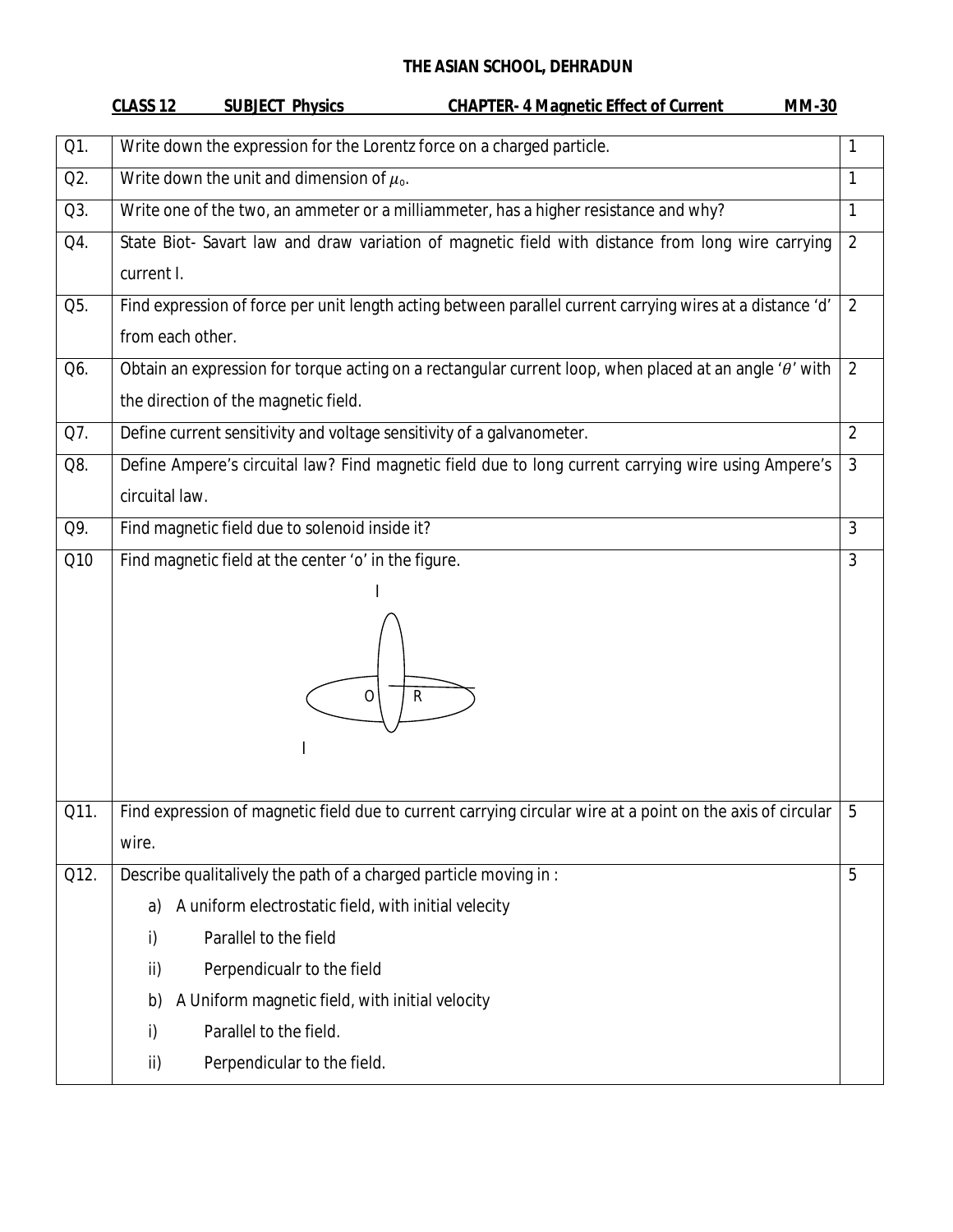|      | CLASS <sub>12</sub><br><b>MM-30</b><br><b>SUBJECT Physics</b><br><b>CHAPTER- 5 Magnetism</b>                                                                                                                                                                                                                                         |                |
|------|--------------------------------------------------------------------------------------------------------------------------------------------------------------------------------------------------------------------------------------------------------------------------------------------------------------------------------------|----------------|
| Q1.  | What is the source of magnetic field?                                                                                                                                                                                                                                                                                                | $\mathbf{1}$   |
| Q2.  | Write the SI unit of i) Pole strength and ii) magnetic moment of a bar magnet.                                                                                                                                                                                                                                                       | $\mathbf{1}$   |
| Q3.  | In a uniform magnetic field, when is the torque on a magnet i) maximum and ii) minimum?                                                                                                                                                                                                                                              | $\overline{1}$ |
| Q4.  | Define angle of dip at a place. How does it change as one goes from magnetic pole to the magnetic<br>equator.                                                                                                                                                                                                                        | $\overline{2}$ |
| Q5.  | Define 'intensity of magnetisation' of a magnetic material. How does it vary with temperature for a<br>paramagnetic materials.                                                                                                                                                                                                       | $\overline{2}$ |
| Q6.  | The susceptibility of a magnetic material in 2.6X10 <sup>-5</sup> . Indentify the type of magnetic material and sate<br>its two properties.                                                                                                                                                                                          | $\overline{2}$ |
| Q7.  | Permanent magnets are made of special alloys while the cores of temporary magnets are made of<br>soft iron. Why?                                                                                                                                                                                                                     | $\overline{2}$ |
| Q8.  | Find expression of torque on a bar magnet due to external magnetic field.                                                                                                                                                                                                                                                            | $\overline{3}$ |
| Q9.  | What happens when the temperature of a paramagnetic sample is lowered?                                                                                                                                                                                                                                                               | $\overline{3}$ |
| Q10  | The vertical component of the earth's magnetic field at a given plac is $\sqrt{3}$ times its horizontal<br>component. If total intensity of earth's magnetic field at the place is 0.4G, find the value of<br>Angle of dip<br>i)<br>$\mathsf{ii}$<br>The horizontal componet of earth's magnetic field.                              | $\overline{3}$ |
| Q11  | How will a dia-, para- and a ferromagnetic material behave when kept in a non- uniform external<br>magnetic field? Give two examples of each of these materials. Name two main characteritic of a<br>ferromagnetic material which help us to decide its suitability for making<br>a permanet magnet<br>i)<br>ii)<br>an electromagnet | 5              |
| Q12. | Find magnetic field at 'o' due to two identical bar magnets of magnetic moment 'M'.<br>S<br>S<br>N<br>N<br>Ω<br>d/2                                                                                                                                                                                                                  | 5              |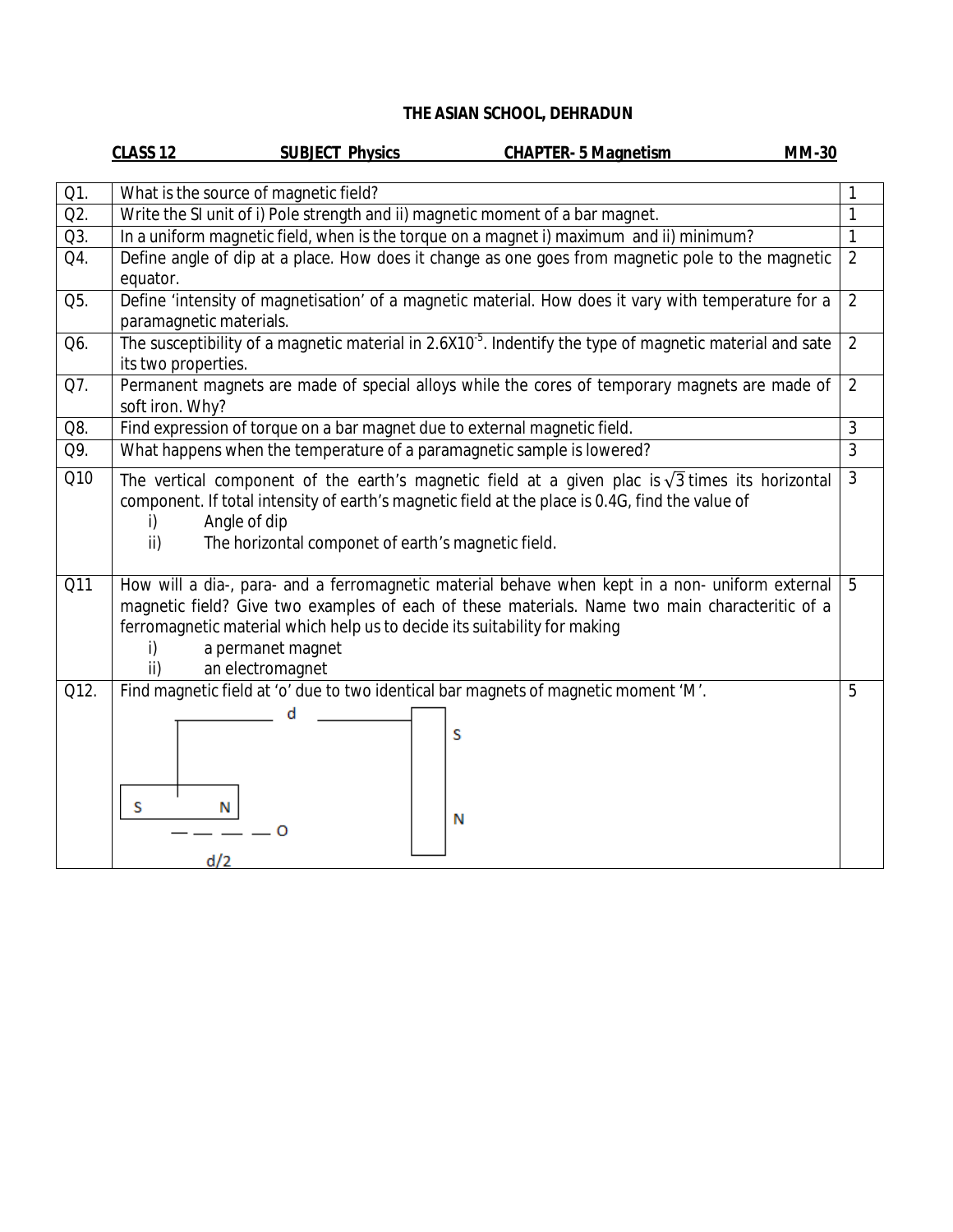|      | CLASS <sub>12</sub> | <b>SUBJECT Physics</b>                                                  | <b>CHAPTER- 6 Electromagnetic Induction</b>                                                              | <b>MM-30</b>   |
|------|---------------------|-------------------------------------------------------------------------|----------------------------------------------------------------------------------------------------------|----------------|
| Q1.  |                     | State Faraday's law of electromagnetic induction?.                      |                                                                                                          |                |
| Q2.  |                     | State the law that gives the polarity of the induced emf.               |                                                                                                          |                |
| Q3.  |                     | Why the spark produced in the switch of a fan, when it is switched off? |                                                                                                          |                |
| Q4.  |                     | Define magnetic flux. Compute its dimensions.                           |                                                                                                          | $\overline{2}$ |
| Q5.  |                     | Distinguish between self induction and mutual induction.                |                                                                                                          | $\overline{2}$ |
| Q6.  |                     | Why are the resistance coils double wound?                              |                                                                                                          | $\overline{2}$ |
| Q7.  |                     |                                                                         | Drive an expression for the self-inductance of a long solenoid of cross-sectional area A and length I,   | 3              |
|      |                     | having n turns per unit length.                                         |                                                                                                          |                |
| Q8.  |                     | Define the coefficient of mutual induction.                             |                                                                                                          | 3              |
| Q9.  |                     |                                                                         | What are the eddy currents? How are they produced? Describe briefly three main useful applications       | 5              |
|      |                     | of eddy currents?                                                       |                                                                                                          |                |
| Q10. |                     |                                                                         | Self induction is called the inertial of electricity. Why? If the self induction of an air core inductor | 5              |
|      |                     |                                                                         | increases from 0.01 mH to 10 mH on introducing an iron core into it, what is the relative permeability   |                |
|      |                     | of the core used?                                                       |                                                                                                          |                |
| Q11. | a)                  |                                                                         | Self inductance of a inductor coil having 100 turns is 20 mH. Calculate the magnetic flux                | 5              |
|      |                     |                                                                         | through the cross-section of a coil corresponding to a current of 4mA. Also, find the total flux.        |                |
|      | b)                  |                                                                         | An average induced emf of 0.4 V appears in a coil when the current in it is changed from 10 A            |                |
|      |                     |                                                                         | in one direction to 10 A in opposite direction in 0.40 second. Find the coefficient of self              |                |
|      |                     | induction of the coil.                                                  |                                                                                                          |                |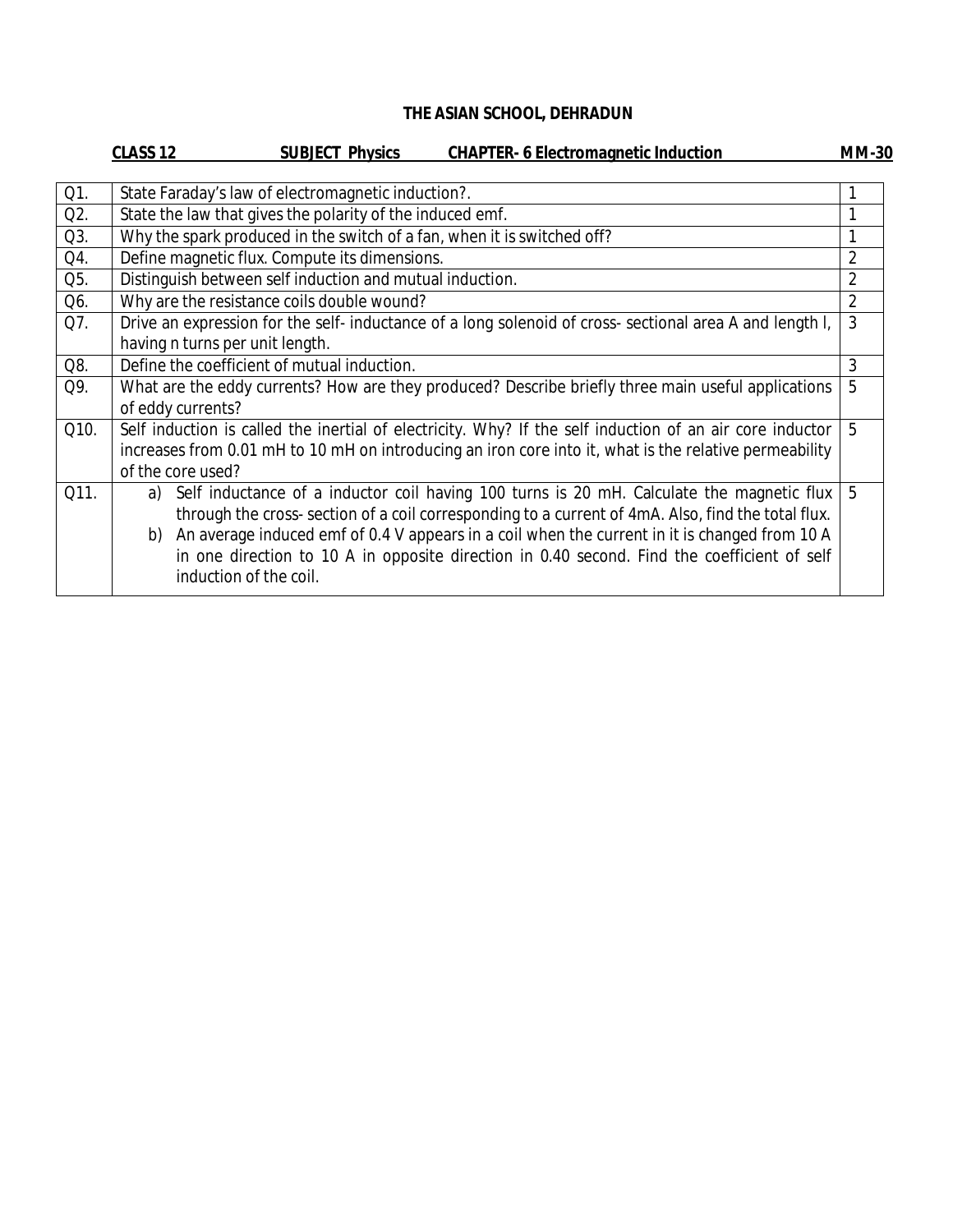## **CLASS 12 SUBJECT Physics CHAPTER- 7 Alternating Current & Electrical Machines MM-30**

| Q1.            | Capacitors block d.c. why?                                                                               |                |
|----------------|----------------------------------------------------------------------------------------------------------|----------------|
| Q2.            | 220 V ac is more dangerous more than 220 V dc. Why?                                                      |                |
| Q3.            | When is the current in ac circuit wattles?                                                               |                |
| Q4.            | Distinguish between average value and rms value of an alternating current.                               | $\overline{2}$ |
| Q5.            | Drive an expression for the impedance of an a.c circuit consisting of an inductor and a resistor.        | 2              |
| Q <sub>6</sub> | Prove that an ideal inductor does not dissipate power in a.c. circuit.                                   | 2              |
| Q7.            | Distinguish between reactance and impedance.                                                             | 3              |
| Q8.            | Draw a labeled diagram of an ac generator. Write its applications on which its work.                     | 3              |
| Q9.            | State the underline principle of a transformer. How is the large scale transmission of electric energy   | 5              |
|                | over long distances done with the use of transformers?                                                   |                |
| Q10.           | Derive the relationship between the peak and the rms value of current in an a.c circuit.<br>a)           | 5              |
|                | Show that in an a.c circuit containing a pure inductor, the voltage is ahead of current by $\pi/2$<br>b) |                |
|                | phase.                                                                                                   |                |
| Q11.           | A coil of inductance 0.50 H and resistance 100 $\Omega$ is connected to a 240 V, 50Hz a.c supply.        | 5              |
|                | What is the maximum current is the coil?<br>a)                                                           |                |
|                | What is the time lag between the voltage maximum and the current maximum?<br>b)                          |                |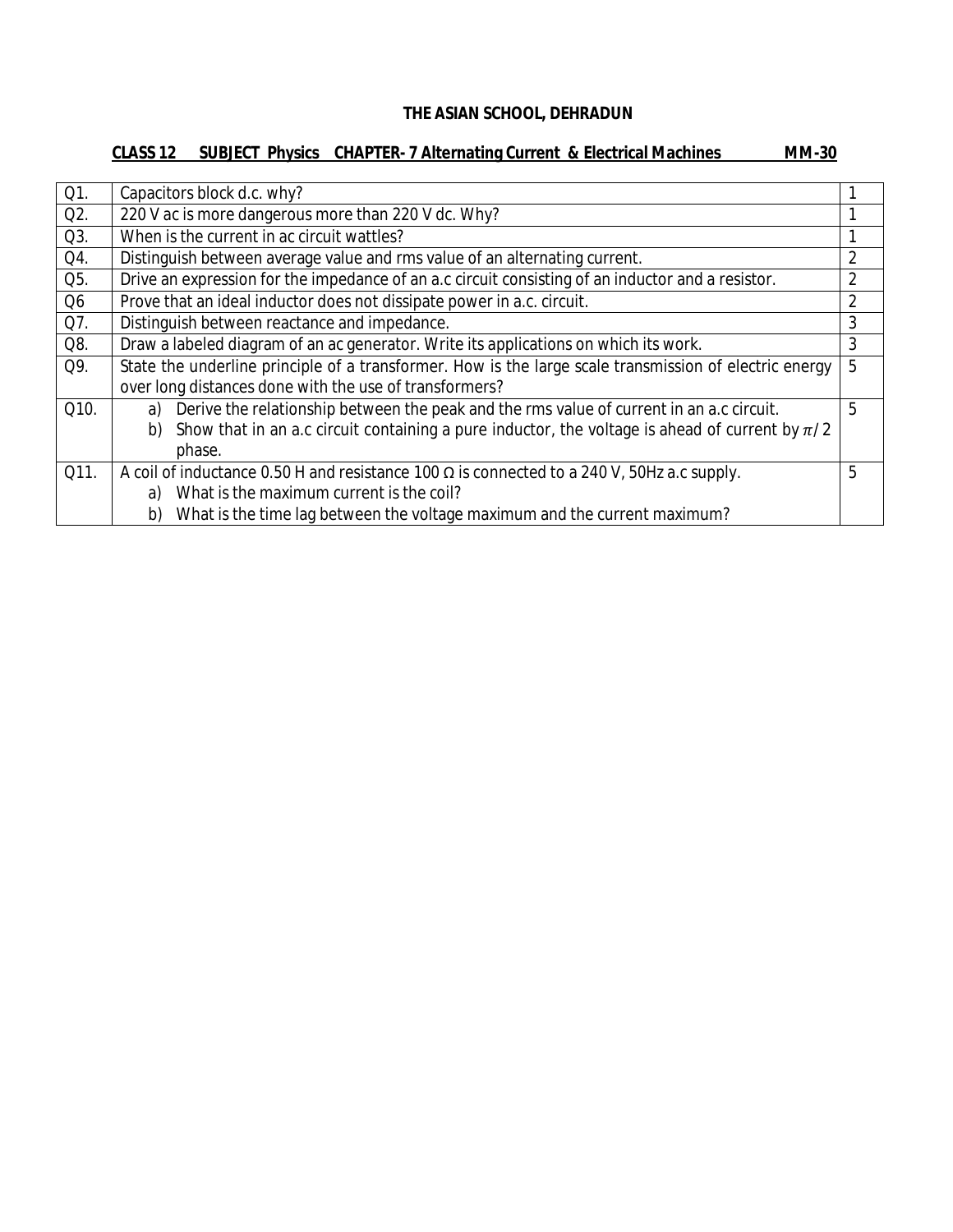| CLASS <sub>12</sub><br><b>SUBJECT Physics</b><br><b>CHAPTER-8 Electromagnetic Waves</b> | <b>MM-30</b> |
|-----------------------------------------------------------------------------------------|--------------|
|                                                                                         |              |

| What is displacement current due to?                                                                   |                                                                                                                                                                                             |
|--------------------------------------------------------------------------------------------------------|---------------------------------------------------------------------------------------------------------------------------------------------------------------------------------------------|
| For which the frequency of light, the human eye is most sensitive.                                     |                                                                                                                                                                                             |
| How are microwaves produced?                                                                           |                                                                                                                                                                                             |
| <b>State Maxwell Equations.</b>                                                                        | $\overline{2}$                                                                                                                                                                              |
| Define intensity of an electromagnetic waves. Obtain an expression for it.                             | $\overline{2}$                                                                                                                                                                              |
| State four basic properties of electromagnetic waves.                                                  |                                                                                                                                                                                             |
|                                                                                                        | 3                                                                                                                                                                                           |
| a) Microwaves b) Radio Waves c) X- Rays d) Gamma Rays                                                  |                                                                                                                                                                                             |
| Identify the following radio magnetic radiations as per wavelengths given below. Write one             | 3                                                                                                                                                                                           |
| application of each.                                                                                   |                                                                                                                                                                                             |
|                                                                                                        |                                                                                                                                                                                             |
| The oscillating magnetic field in a plane electromagnetic wave is given by :                           | 5                                                                                                                                                                                           |
|                                                                                                        |                                                                                                                                                                                             |
| Calculate the wavelength of the electromagnetic wave.                                                  |                                                                                                                                                                                             |
| Write down the expression for the oscillating electric field.                                          |                                                                                                                                                                                             |
| How does a charge q oscillating at certain frequency produce electronagnetic waves?                    | 5                                                                                                                                                                                           |
| Sketch a schematic diagram depicting electric and magnetic fields for an electromagnetic wave          |                                                                                                                                                                                             |
| propagating along the Z-direction.                                                                     |                                                                                                                                                                                             |
| A capacitor, made of two parallel plants each of plate area A and separation d, is beign charged by an | 5                                                                                                                                                                                           |
| external ac soruce. Show that the displacement current inside the capacitor is the same as the current |                                                                                                                                                                                             |
| charging the capacitor.                                                                                |                                                                                                                                                                                             |
|                                                                                                        | Arrange the following electromagnetic radiations in ascending order of their frequencies :<br>a) 1 mm b) $10^{-3}$ mm c) $10^{-8}$ m<br>$B_v = (8X10^{-6}) \sin [2X10^{11} t + 300 \pi x]T$ |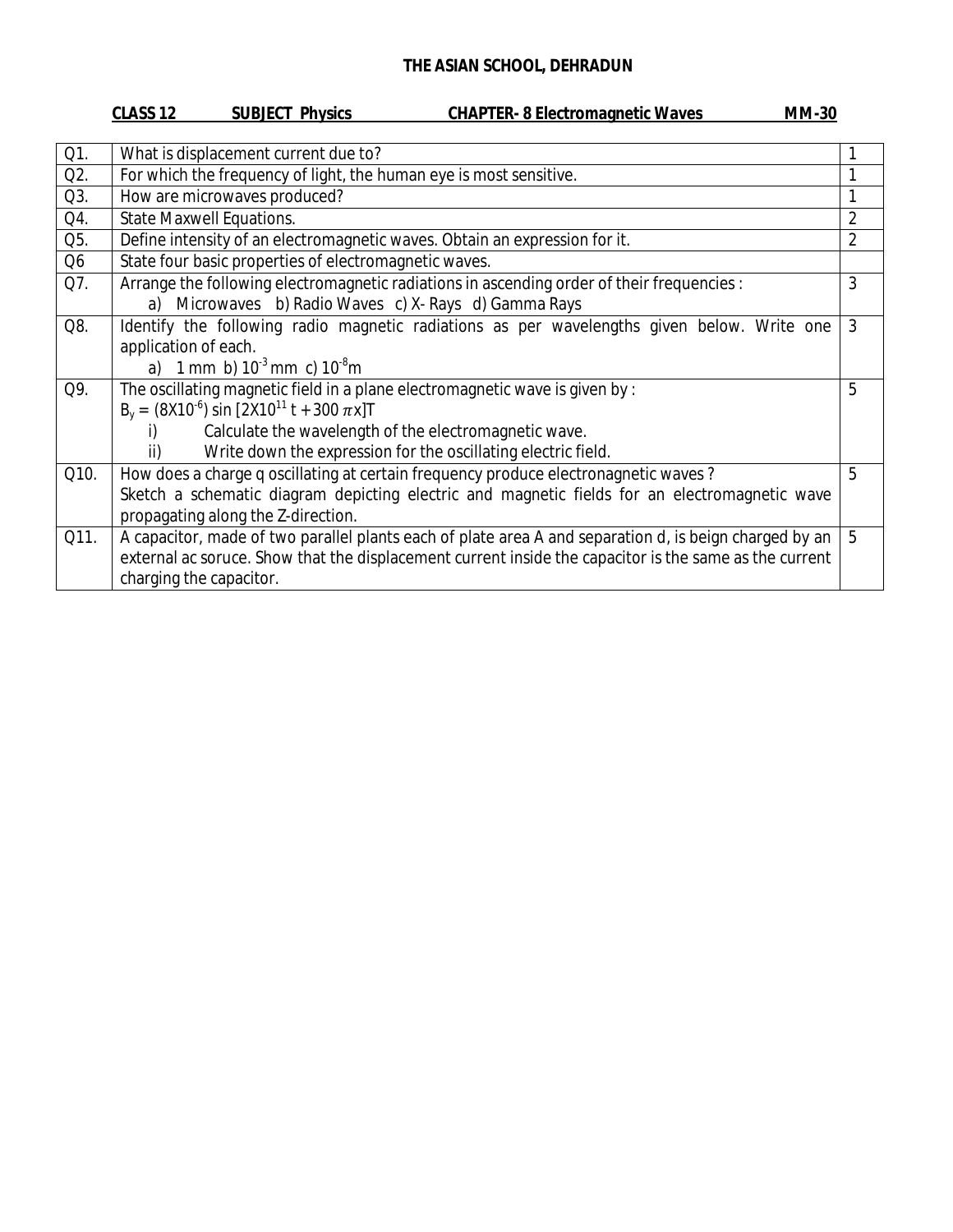## **CLASS 12 SUBJECT Physics CHAPTER- 9 Ray Optics and Optical Instruments MM-30**

| Q1.  | What is critical angle when ray go from one medium to another medium.                                                           |                |
|------|---------------------------------------------------------------------------------------------------------------------------------|----------------|
| Q2.  | Explain Snell's law of refraction.<br>1                                                                                         |                |
| Q3.  | What is relation between focal length and radius of curvature of a mirrors.                                                     |                |
| Q4.  | What are the condition of total internal reflection.                                                                            | $\overline{2}$ |
| Q5.  | What is Huygen's Principle?                                                                                                     | $\overline{2}$ |
| Q6.  | What do you mean by monochromatic and coherent sources.                                                                         | $\overline{2}$ |
| Q7.  | Find angular magnification of simple microscope.                                                                                | $\overline{2}$ |
| Q8.  | Find the expression :                                                                                                           | 3              |
|      | Real depth                                                                                                                      |                |
|      | $=$ $\mu$ for plane surface refraction.                                                                                         |                |
|      | Apperent depth                                                                                                                  |                |
| Q9.  | sin $\left(\frac{A+Sm}{2}\right)$<br>Derive the formula:                                                                        | 3              |
|      | $\mu = \frac{1}{\sin(A/\bar{2})}$ for a prism.                                                                                  |                |
|      |                                                                                                                                 |                |
| Q10. | Find angular magnification of a refracting telescope.                                                                           | 3              |
| Q11. | Derive the formula : $\frac{\mu_2}{V} - \frac{\mu_1}{V} = \frac{\mu_{2-r_1}}{e}$ on curve surface.                              | 5              |
| Q12. | Derive tens maker formula :                                                                                                     | 5              |
|      | $\frac{1}{f}$ = $\left(\begin{array}{c} \frac{r_2}{r_1} \\ -1 \end{array}\right) \left(\frac{1}{R_1} \\ -\frac{1}{R_2} \right)$ |                |
|      |                                                                                                                                 |                |
|      |                                                                                                                                 |                |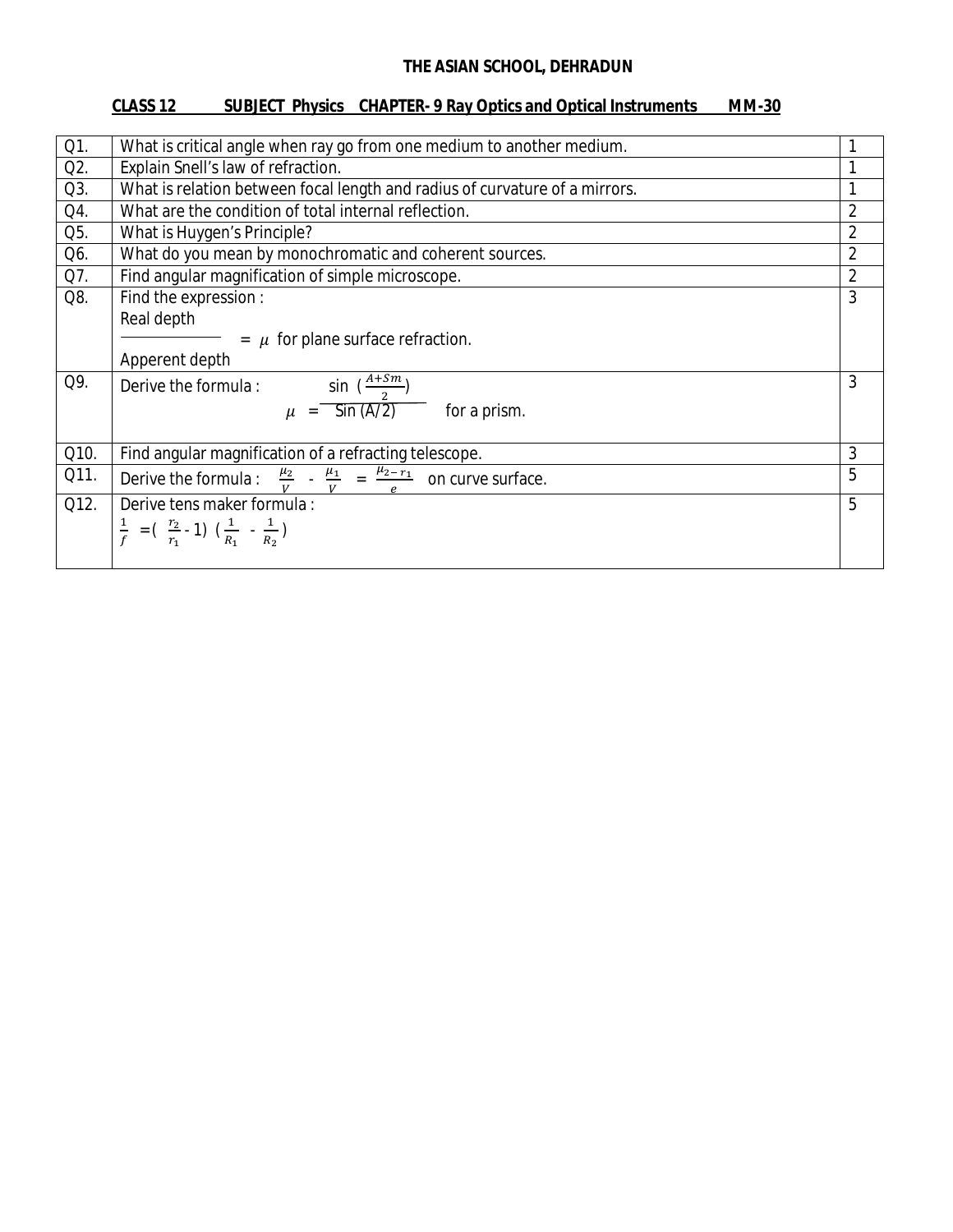### CLASS 12 SUBJECT Physics CHAPTER-10 Wave Optics

| Q1.  | What is wave front?                                                                                              |                |
|------|------------------------------------------------------------------------------------------------------------------|----------------|
| Q2.  | Define the term diffraction and find condition for it.                                                           |                |
| Q3.  | Write relation between refractive index and Brewster's angle.                                                    |                |
| Q4.  | Proof laws of reflection using Huygen's principle.                                                               | $\overline{2}$ |
| Q5.  | For what distance is ray optics a good approximation when the aperture is 3 mm wide and the                      | $\overline{2}$ |
|      | wavelength is 500 nm?                                                                                            |                |
| Q6.  | Derive relation between Brew'ster's angle and refractive index.                                                  | $\mathfrak{D}$ |
| Q7.  | What is the shape of the wave front when light is diverging from a point source.                                 | $\overline{2}$ |
| Q8.  | The refractive index of glass is 1.5. What is the speed of light in glass.<br>a)                                 | 3              |
|      | What is the Brewster angle for air to glass transition? (R.I of glass = $1.5$ )<br>b)                            | 3              |
| Q9.  | What is the Brewster angle for air to glass transition? (R.I of glass = $1.5$ )                                  | 3              |
| Q10. | Find angular magnification of a refracting telescope.                                                            | 3              |
| Q11. | Derive the formula : $\frac{\mu_2}{v}$ - $\frac{\mu_1}{v}$ = $\frac{\mu_{2-r_1}}{a}$ on curve surface.           | 5              |
| Q12. | Derive tens maker formula :                                                                                      | 5              |
|      | $= \left(\begin{array}{c} \frac{r_2}{r_1} \\ 1 \end{array}\right) \left(\frac{1}{R_1} \\ - \frac{1}{R_2}\right)$ |                |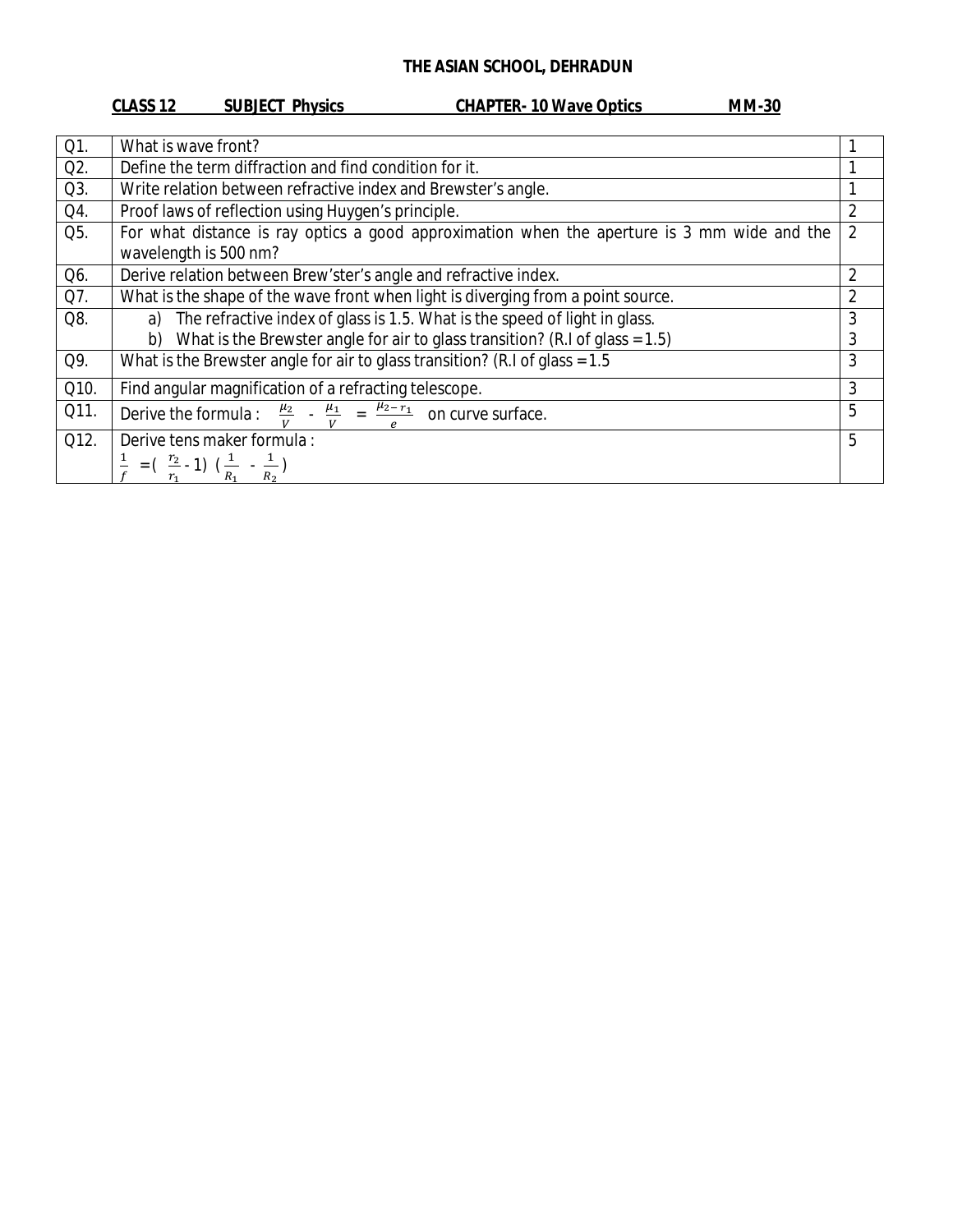|      | CLASS 12<br><b>SUBJECT Physics</b><br><b>CHAPTER-11 Dual Nature o Radiation &amp; Matter</b>                                                                                                                                                                    | <b>MM-30</b>   |  |
|------|-----------------------------------------------------------------------------------------------------------------------------------------------------------------------------------------------------------------------------------------------------------------|----------------|--|
|      |                                                                                                                                                                                                                                                                 |                |  |
| Q1.  | Define the term stopping potential in relation to photo electronic effect.                                                                                                                                                                                      |                |  |
| Q2.  | Plot a graph showing the variation of photo electric current with anode potential for two light beams<br>of same wavelength but different intensity.                                                                                                            |                |  |
| Q3.  | Find the ratio of de-Broglie wavelength associated with two electron beams accelerated through 25V<br>and 36v respectively.                                                                                                                                     |                |  |
| Q4.  | Define the terms 'Work Function' and 'Threshold frequency' for photo electric effect.                                                                                                                                                                           | $\overline{2}$ |  |
| Q5.  | Explain the function of photo-cell and gives its uses.                                                                                                                                                                                                          | 3              |  |
| Q6.  | Show that the de Broglie wavelength $\lambda$ of electrons of energy k is given by the relation<br>$\lambda = \frac{h}{\sqrt{2mk}}$                                                                                                                             | 3              |  |
| Q7.  | An electron and a proton have same kinetic energy. Which of the two has greater wave length.                                                                                                                                                                    | 3              |  |
| Q8.  | Obtain the Einstein's photo electric equation. Explain how it is enable us to understand the :                                                                                                                                                                  | 5              |  |
|      | a) A linear dependence of maximum energy of the emitted electrons on the frequency of the<br>incident radiation.                                                                                                                                                |                |  |
|      | b) The existence of a threshold frequency for a given photometer.                                                                                                                                                                                               |                |  |
| Q9.  | Derive the expression for the de Broglie wavelength of an electron moving under a potential<br>difference of V volt. Describe the Davisson and Germer experiment to established the wave nature of<br>electron. Draw a labelled diagram for the apparatus used. | 5              |  |
| Q10. | An electron and a photon each have a wave length of 1 nm find :                                                                                                                                                                                                 | 5              |  |
|      | Their momenta b) The energy of a photon c) The kinetic energy of electon Take $h =$<br>a)<br>6.63X10- $34$ J.s.                                                                                                                                                 |                |  |
|      | b) For what kinetic energy of a neutron will the associated de Broglie wave length be 1.40X10-<br>$10m$ .                                                                                                                                                       |                |  |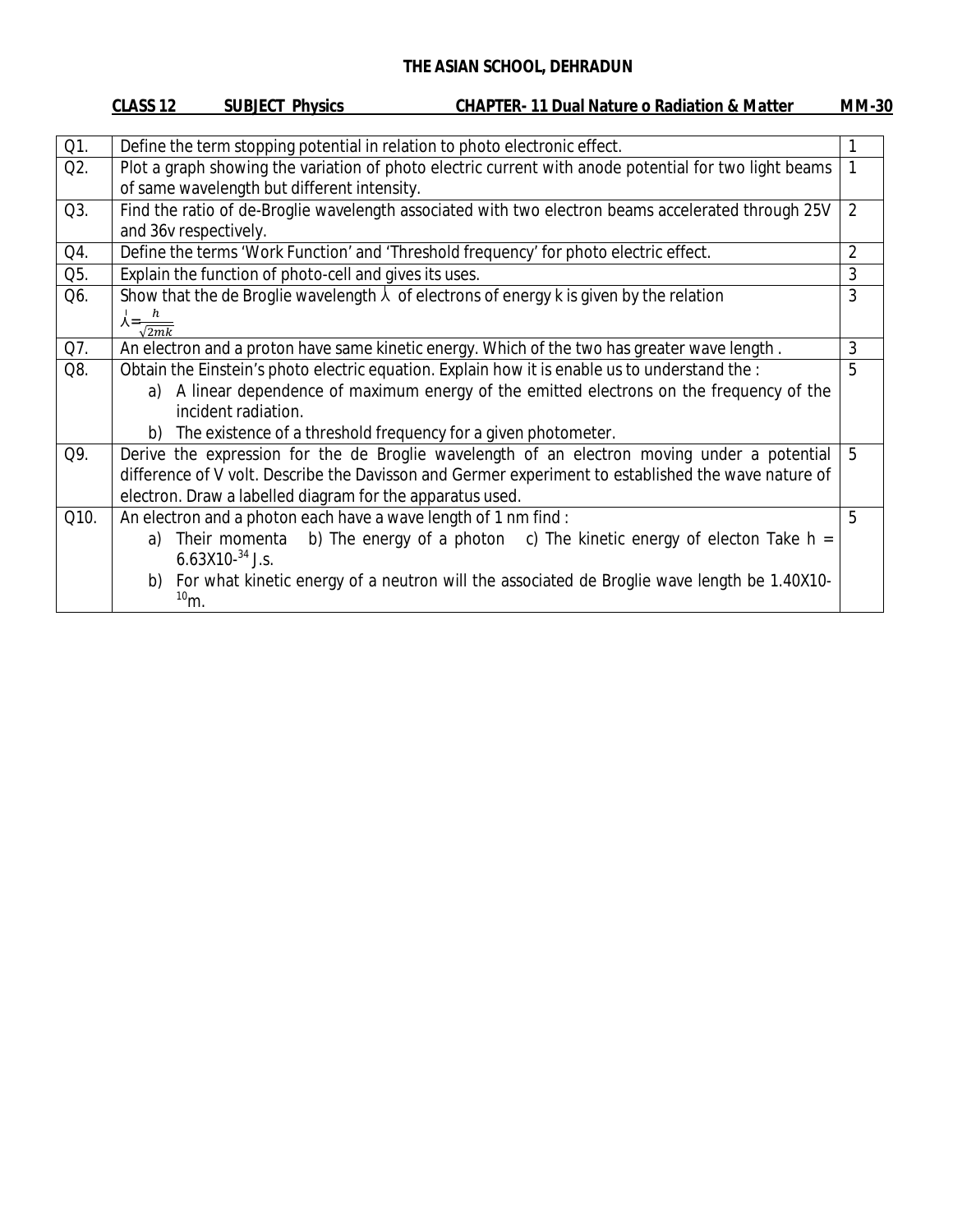## **CLASS 12 SUBJECT Physics CHAPTER- 12 Atoms MM-30**

| Define distance of closest approach.                                                                       |                                                                                                                                                                                                                                                                                                                                      |
|------------------------------------------------------------------------------------------------------------|--------------------------------------------------------------------------------------------------------------------------------------------------------------------------------------------------------------------------------------------------------------------------------------------------------------------------------------|
| What is Rydberg's constant? Give its value.                                                                |                                                                                                                                                                                                                                                                                                                                      |
| Define ionization energy? What is its value for a hydrogen atom.                                           | $\overline{2}$                                                                                                                                                                                                                                                                                                                       |
| The radius of the innermost electron orbit of a hydrogen atom is 5.3 X $10^{-11}$ m what are the radii of  | $\overline{2}$                                                                                                                                                                                                                                                                                                                       |
| the $n = 2$ and $n =$ orbits?                                                                              |                                                                                                                                                                                                                                                                                                                                      |
|                                                                                                            | $\mathfrak{Z}$                                                                                                                                                                                                                                                                                                                       |
| the wavelength of the first time.                                                                          |                                                                                                                                                                                                                                                                                                                                      |
| Using Rydberg formula, calculate the longest wavelengths belonging to Lyman and Balmer series. In          | 3                                                                                                                                                                                                                                                                                                                                    |
|                                                                                                            |                                                                                                                                                                                                                                                                                                                                      |
|                                                                                                            | 3                                                                                                                                                                                                                                                                                                                                    |
| nucleus.                                                                                                   |                                                                                                                                                                                                                                                                                                                                      |
| Obtain the expression for the frequency of radiation emitted when a hydrogen atom de-excites from          | 5                                                                                                                                                                                                                                                                                                                                    |
| level n to level (n-1). For large n, show that this frequency equals the classical frequency of revolution |                                                                                                                                                                                                                                                                                                                                      |
|                                                                                                            |                                                                                                                                                                                                                                                                                                                                      |
| The total energy of an electron in the first excited state of the hydrogen atom is about – 3.4eV.          | 5                                                                                                                                                                                                                                                                                                                                    |
| What is the kinetic energy of the electron in this state?<br>a)                                            |                                                                                                                                                                                                                                                                                                                                      |
| What is the potential energy of the electron in this state?<br>b)                                          |                                                                                                                                                                                                                                                                                                                                      |
| Which of the answer above would change if the choice of the zero potential energy is<br>C)                 |                                                                                                                                                                                                                                                                                                                                      |
| changed?                                                                                                   |                                                                                                                                                                                                                                                                                                                                      |
| What is impact parameter? Show that Bohr's second postulate, 'the electron revolves around the             | 5                                                                                                                                                                                                                                                                                                                                    |
| nucleus only in certain fixed certain orbits without radiating energy' can be explained on the basis of    |                                                                                                                                                                                                                                                                                                                                      |
| de Broglie hypothesis of wave nature of electron.                                                          |                                                                                                                                                                                                                                                                                                                                      |
|                                                                                                            | The wavelength of the second line of the Balmer series in the hydrogen spectrum is 4861 $A0$ . Calculate<br>which region of hydrogen spectrum do these transitions lie? [Given R = $1.1X107m-1$ .]<br>Calculate the impact parameter of a 5 MeV particle scattered by 90° when it approaches a gold<br>of the electron in the orbit. |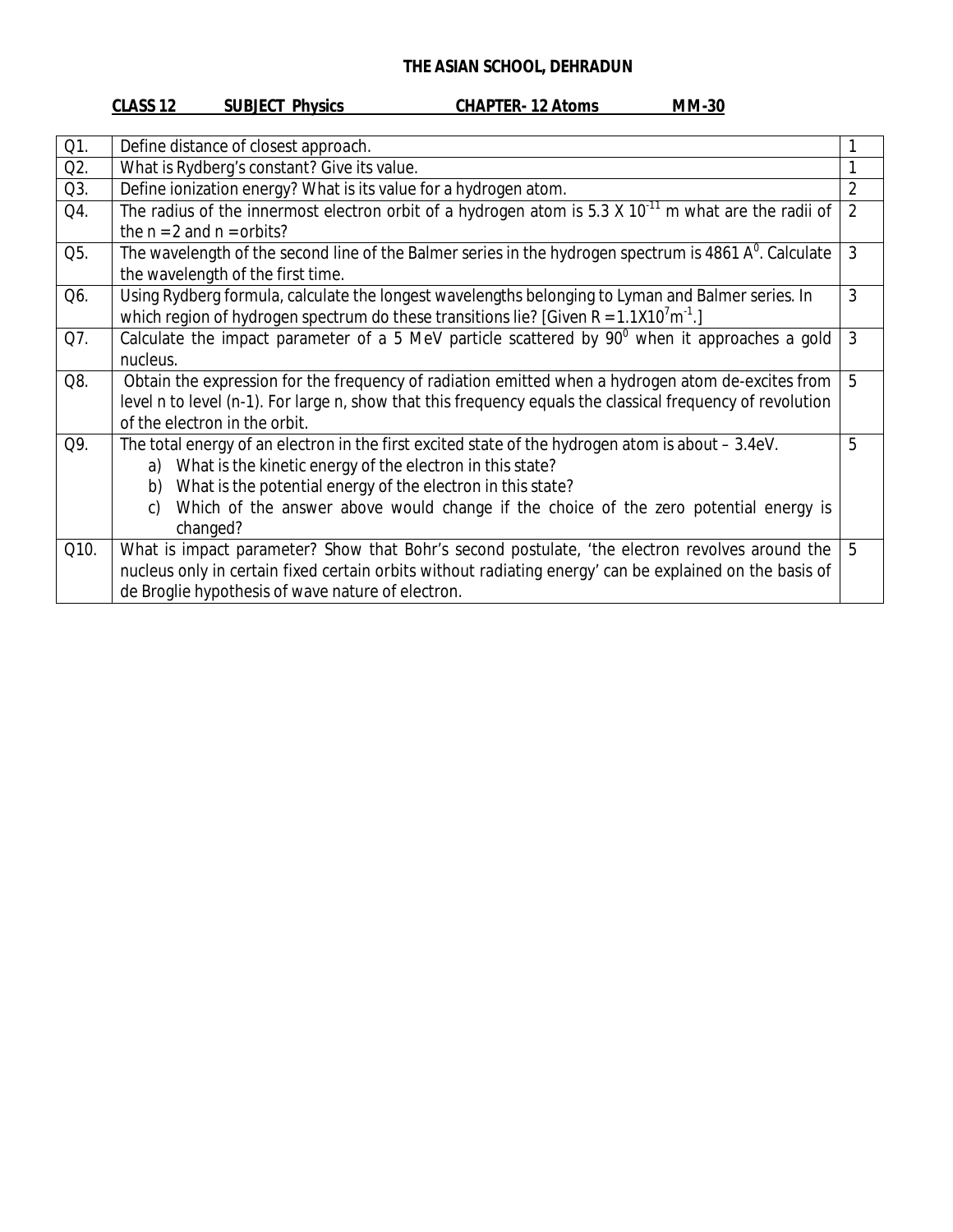|        | <b>CLASS 12</b><br><b>SUBJECT Physics</b><br><b>CHAPTER-13 Nuclei</b><br><b>MM-30</b>                             |                |
|--------|-------------------------------------------------------------------------------------------------------------------|----------------|
|        |                                                                                                                   |                |
| $Q1$ . | What will be the ratio of the radii of two nuclei of mass numbers $A_1$ and $A_2$ ?                               |                |
| Q2.    | Define the mass defect of a nucleus. How is it related to the binding energy of the nucleus?                      |                |
| Q3.    | A radioactive substance decays to 1/32 of its initial activity in 25 days. Calculate its half life.               | $\overline{2}$ |
| Q4.    | Why are the control rods made of cadmium?                                                                         | $\overline{2}$ |
| Q5.    | Explain with an example whether the neutron-proton ratio in a nucleus or decreases due to beta                    | 3              |
|        | decay.                                                                                                            |                |
| Q6.    | What is the different between photon and a neutrino?                                                              | 3              |
| Q7.    | Prove that the instantaneous rate of change of the activity of a radioactive substance is inversely               | 3              |
|        | proportional to the square of its half life.                                                                      |                |
| Q8.    | Define the activity of a radionuclide. Write its SI Unit. Give a plot of a activity of a radioactive species      | 5              |
|        | v/s time.                                                                                                         |                |
|        | How long will a radioactive isotope, whose half life is T years, take for its activity to reduce to $1/8^{th}$ of |                |
|        | its initial value.                                                                                                |                |
| Q9.    | What do you mean by binding energy of a nucleus? Obtain an expression for binding energy. How                     | 5              |
|        | binding energy per nucleon explain the stability of nucleus.                                                      |                |
| Q10.   | What is radioactivity? State the laws of radioactive decay. Show that radioactive decay is exponential            | 5              |
|        | in nature.                                                                                                        |                |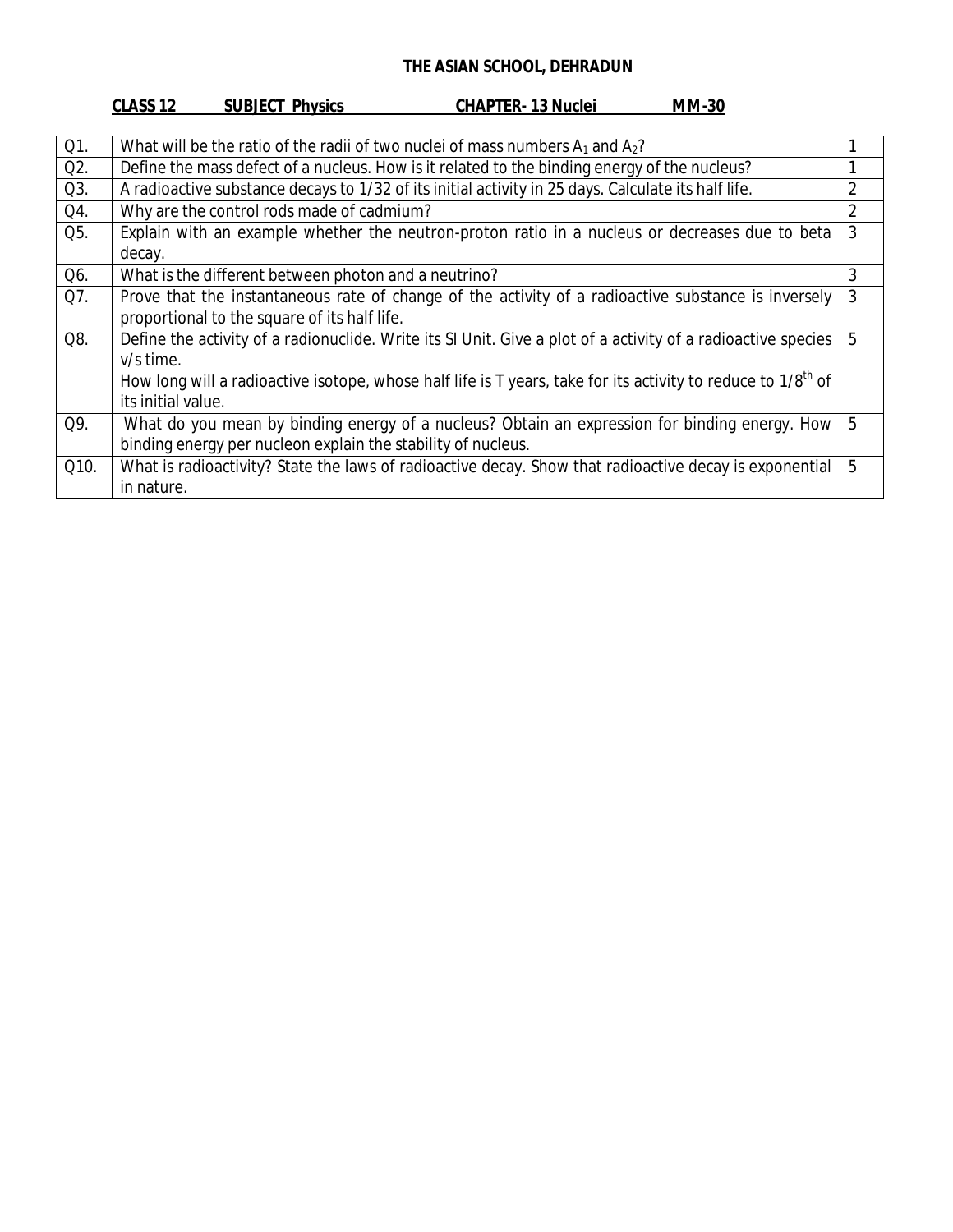## **CLASS 12 SUBJECT Physics CHAPTER- 14 Semiconductors Devices & Digital Circuit MM-30**

| Q1.  | What type of charge carriers are there in a p-type semi conductor.                                                                                                                                                                                                                                                                        |                |
|------|-------------------------------------------------------------------------------------------------------------------------------------------------------------------------------------------------------------------------------------------------------------------------------------------------------------------------------------------|----------------|
| Q2.  | Which process causes depletion region in a p-n junction.                                                                                                                                                                                                                                                                                  |                |
| Q3.  | Give the logic symbol of NAND gate.                                                                                                                                                                                                                                                                                                       | $\overline{2}$ |
| Q4.  | Why should a photodiode be operated at a reverse bias?                                                                                                                                                                                                                                                                                    | $\overline{2}$ |
| Q5.  | With the help of a circuit diagram distinguish between forward biasing and reverse biasing of p-n<br>junction diode.                                                                                                                                                                                                                      | 3              |
| Q6.  | What is a Zener diode? How is it represented symbolically? With the help of a circuit diagram explain<br>the use of Zener diode as a voltage regulator.                                                                                                                                                                                   | 3              |
| Q7.  | Draw the circuit diagram of full-wave rectifier. Explain its working principle. Draw the input / Output,<br>waveforms indicating clearly the functions of the two diodes used.                                                                                                                                                            | 3              |
| Q8.  | Explain how an intrinsic semiconductor can be converted into (a) n type (ii p-type semiconductor.<br>Give an example of each and their energy band diagrams.                                                                                                                                                                              | 5              |
| Q9.  | Draw the circuit diagram for the n-p-n transistor in common emitter configuration. With the help of<br>typical input, output characteristics, write the expressions for (i) input resistance (ii) output resistance<br>and (iii) current amplification factor.<br>When would you prefer to use a transistor as a common base amplifier.   | 5              |
| Q10. | For a common emitter transistor amplifier, the audio signal voltage across the collector resistance of 2<br>k $\Omega$ is 2V. If the current amplification factor of the transistor is 100, calculate (i) input signal voltage (ii)<br>base current, (iii) power gain. Given that the value of base resistance is $1 \text{ k } \Omega$ . | 5              |